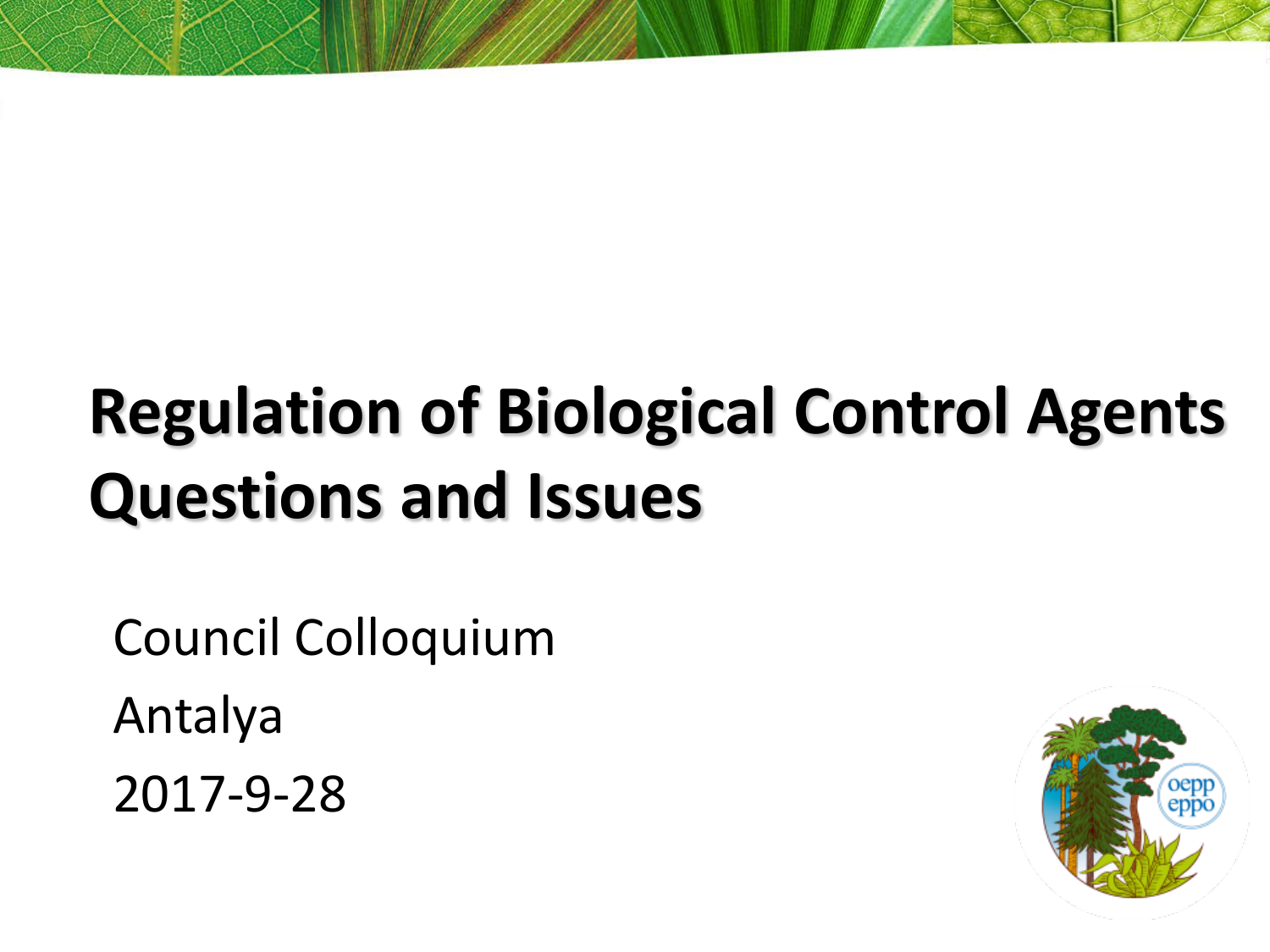## **Problems of terminology and distinctions**

- 
- 
- 
- 
- 
- non-commercial / commercial
- macrobial / microbial
- classical / augmentative
- released / marketed
- non-indigenous / indigenous
- likely to establish  $\overline{ }$  / not likely to establish
	-

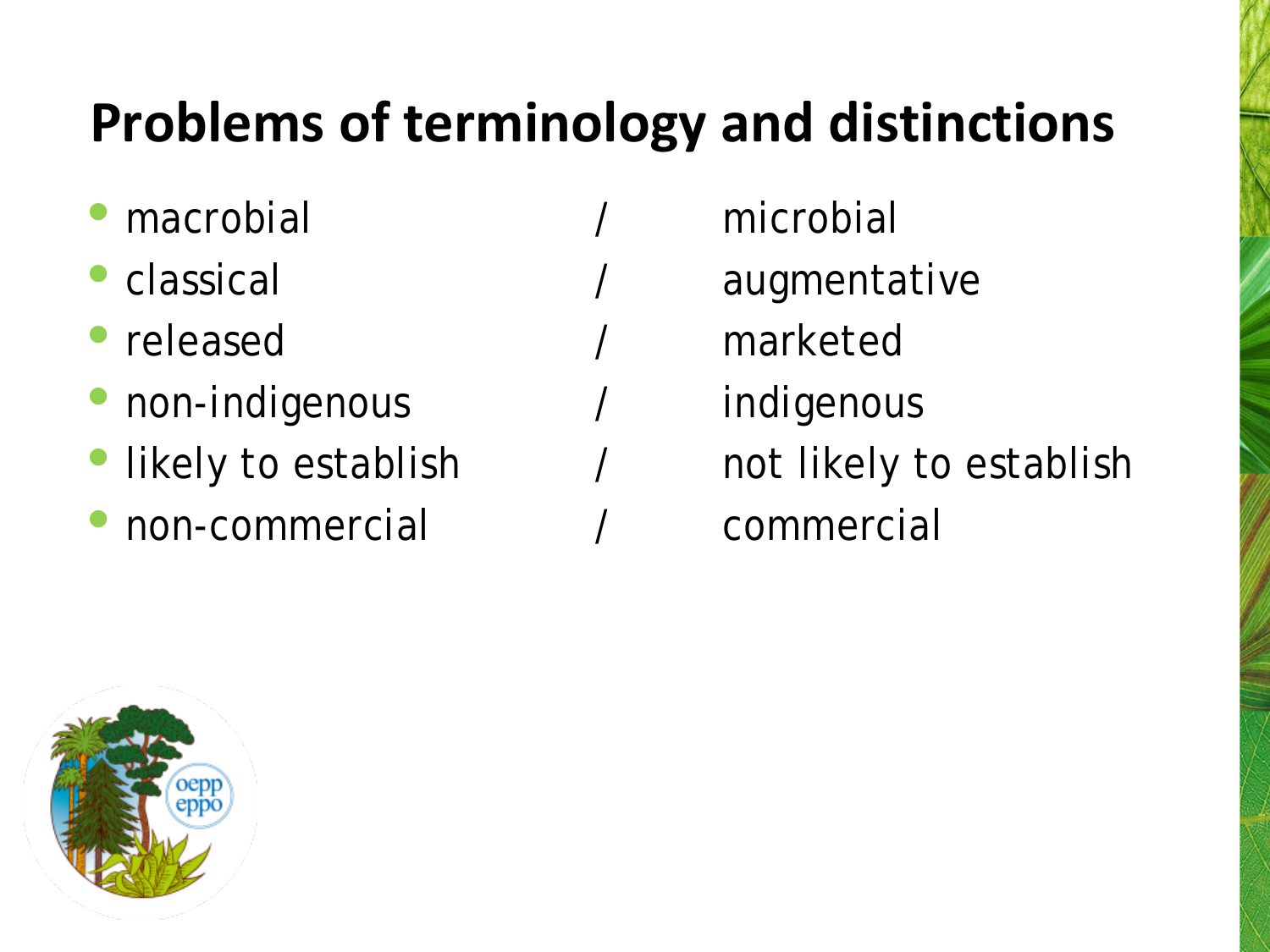# **Problems of overlapping regulatory regimes ...**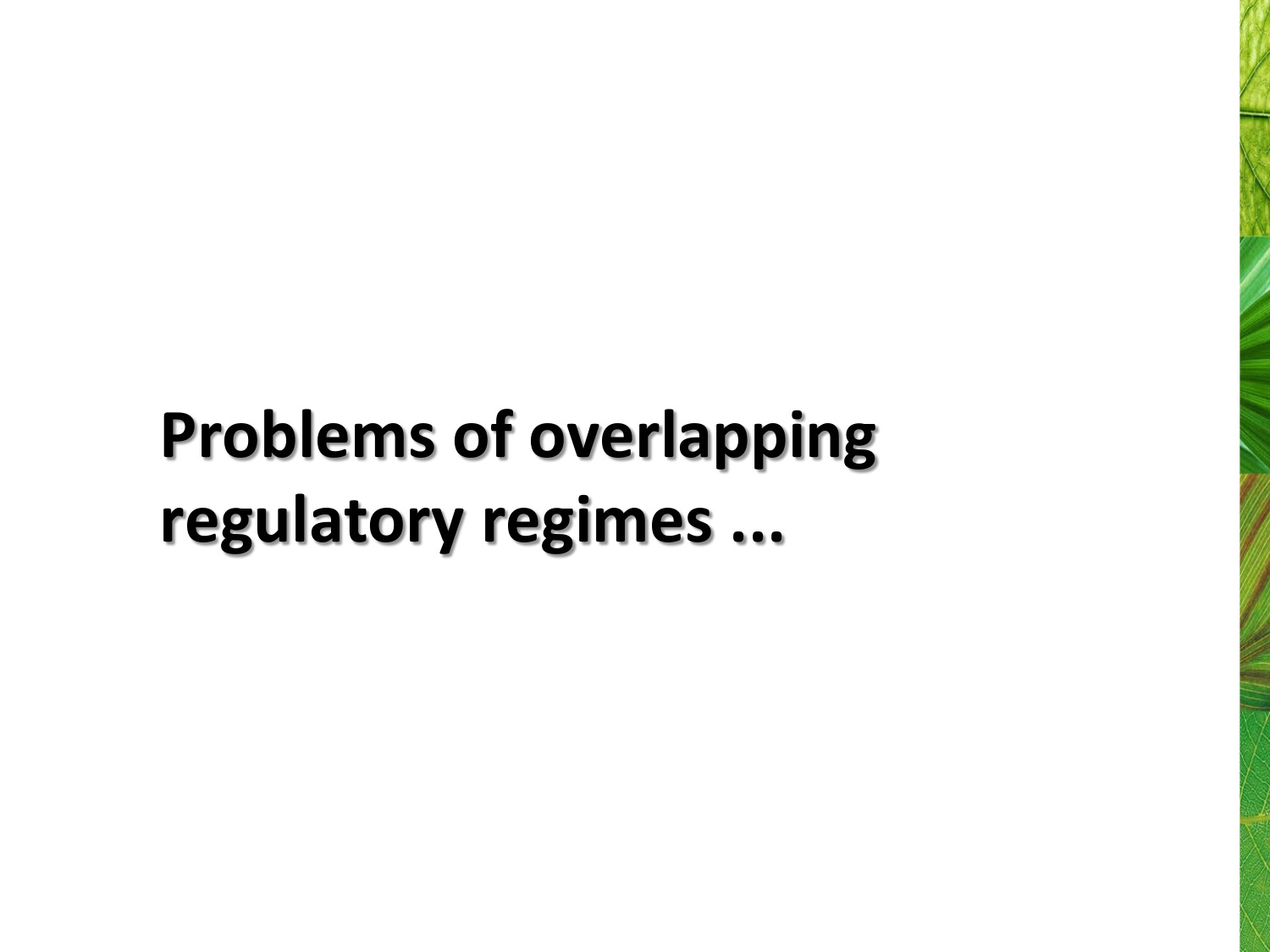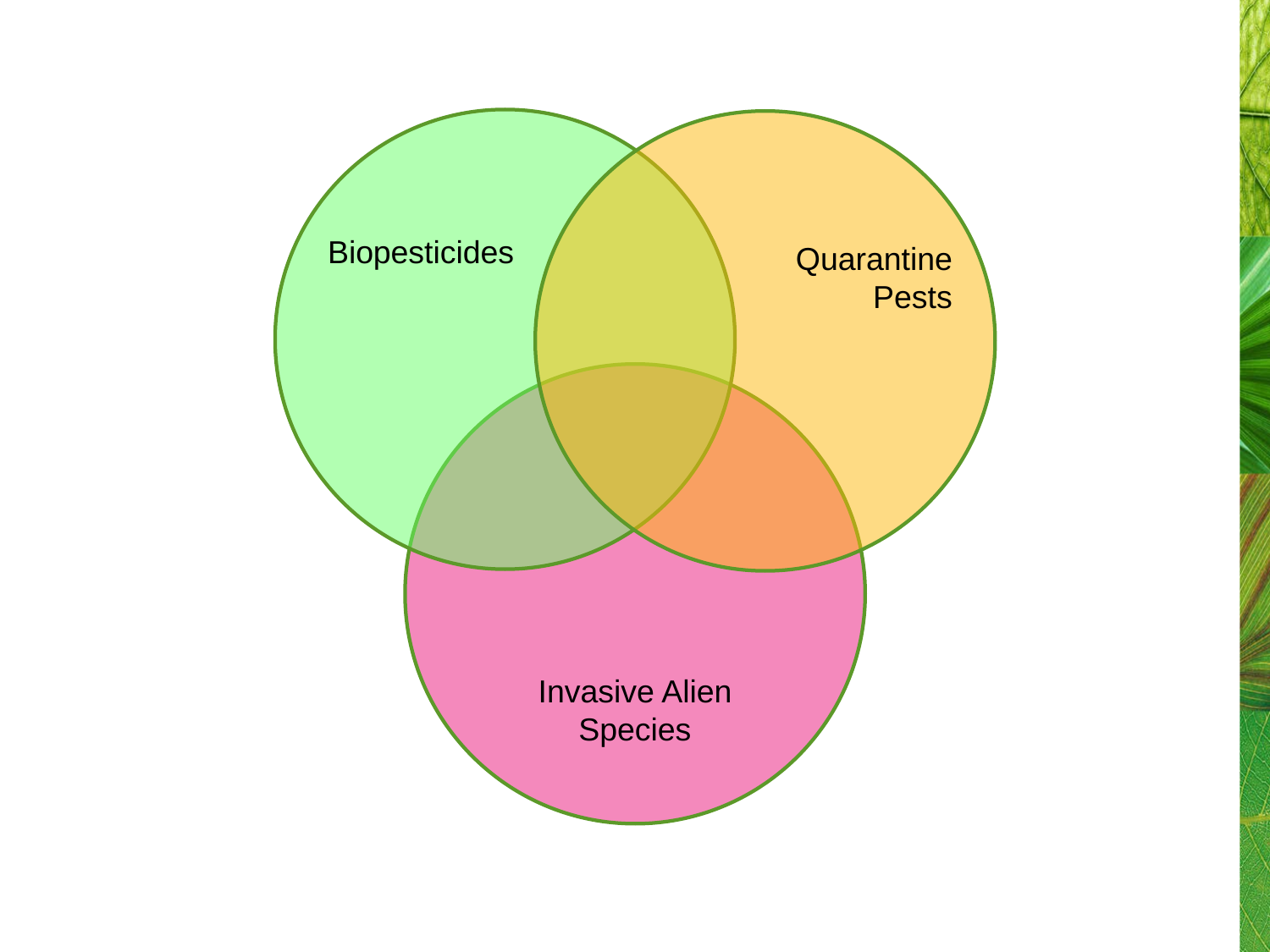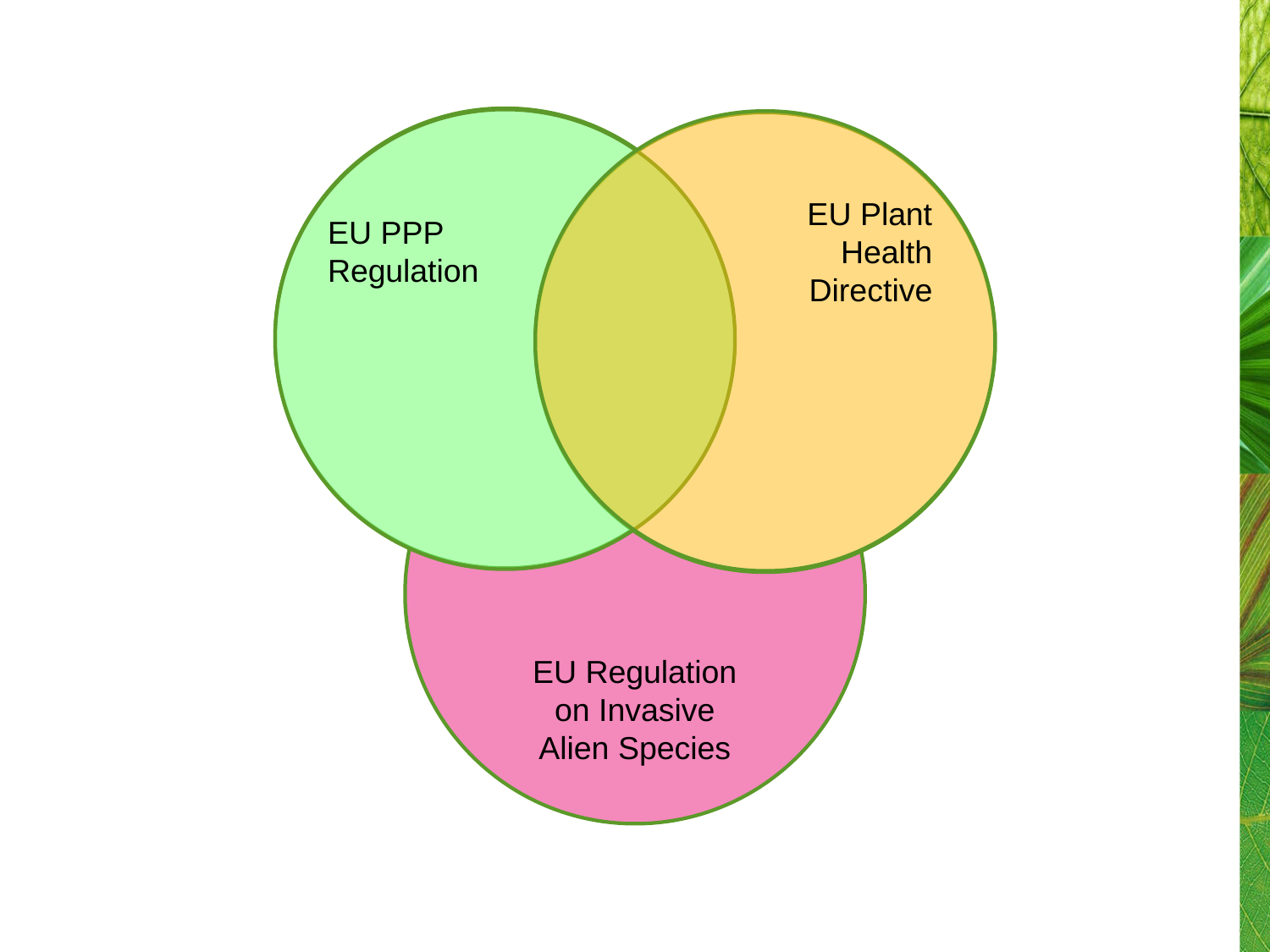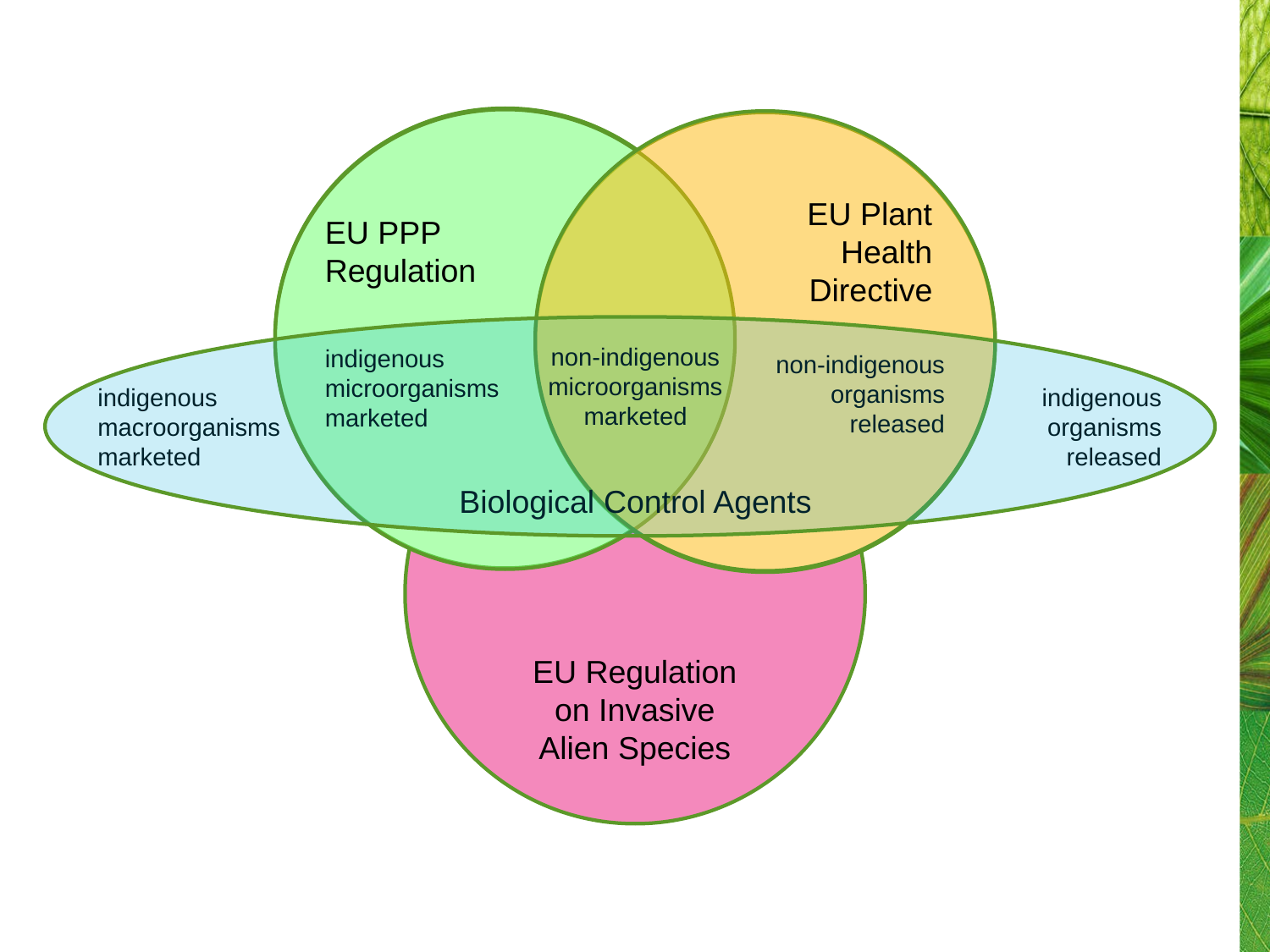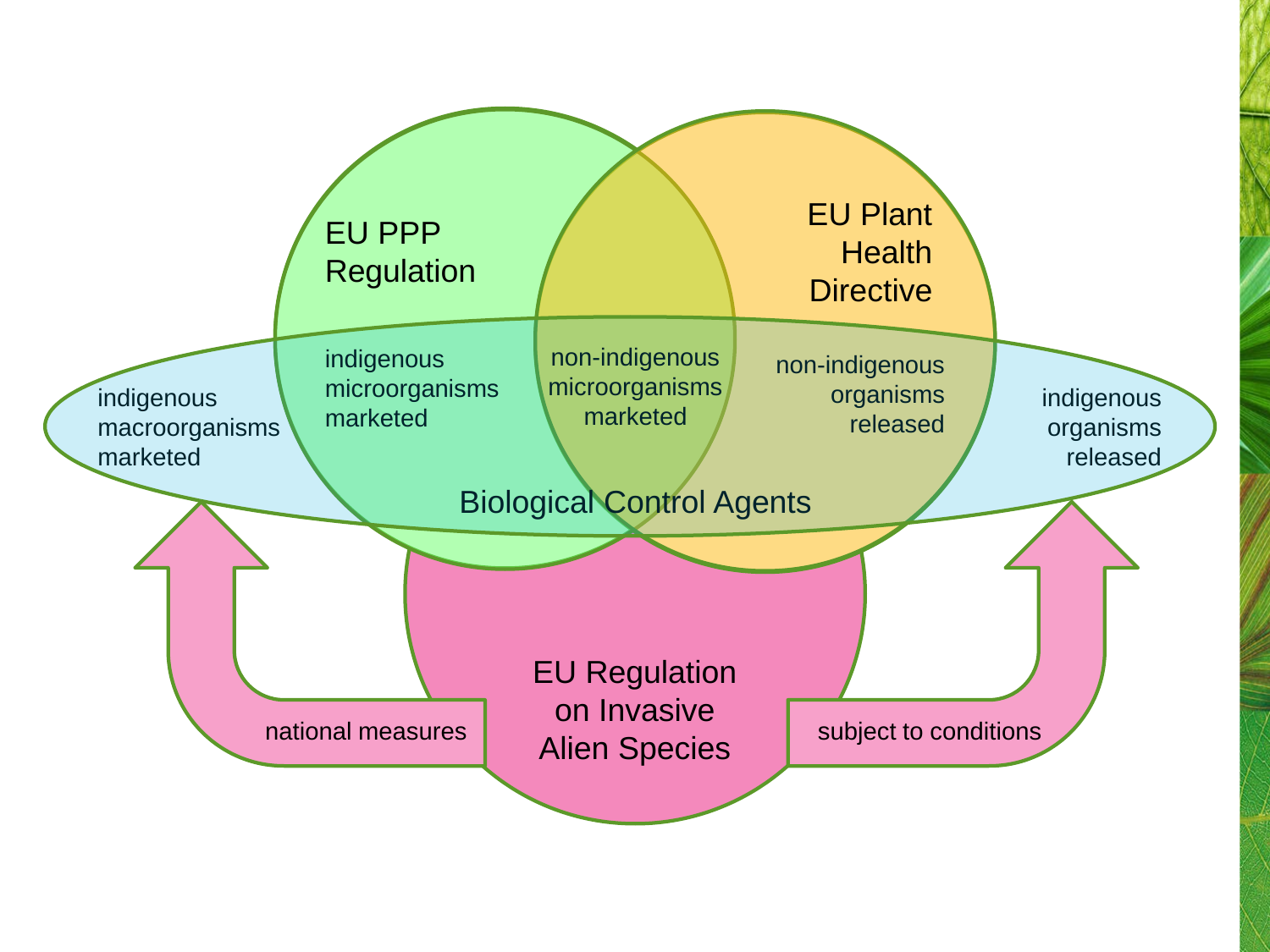### **Conclusions of Workshop 2015-11**

- Use of BCAs is subject to a wide range of different regulations
- Relevant regulations in EPPO region have been recently amended, but do not mostly include specific provisions for BCAs
- Implementation at national level varies considerably
- Inappropriate regulation may lead to plant health risks or, on the other hand, missed opportunities for effective biological control
- Evidence of real problems from use of properly authorised biological control agents is very limited
- Technically there is a strong case for an eco-regional approach
- EPPO and IBMA have previously decided against establishing a "First Release Expert Group" at EPPO or EU level
- There is scope for "soft harmonisation" through more guidance and establishment of an independent expert review mechanism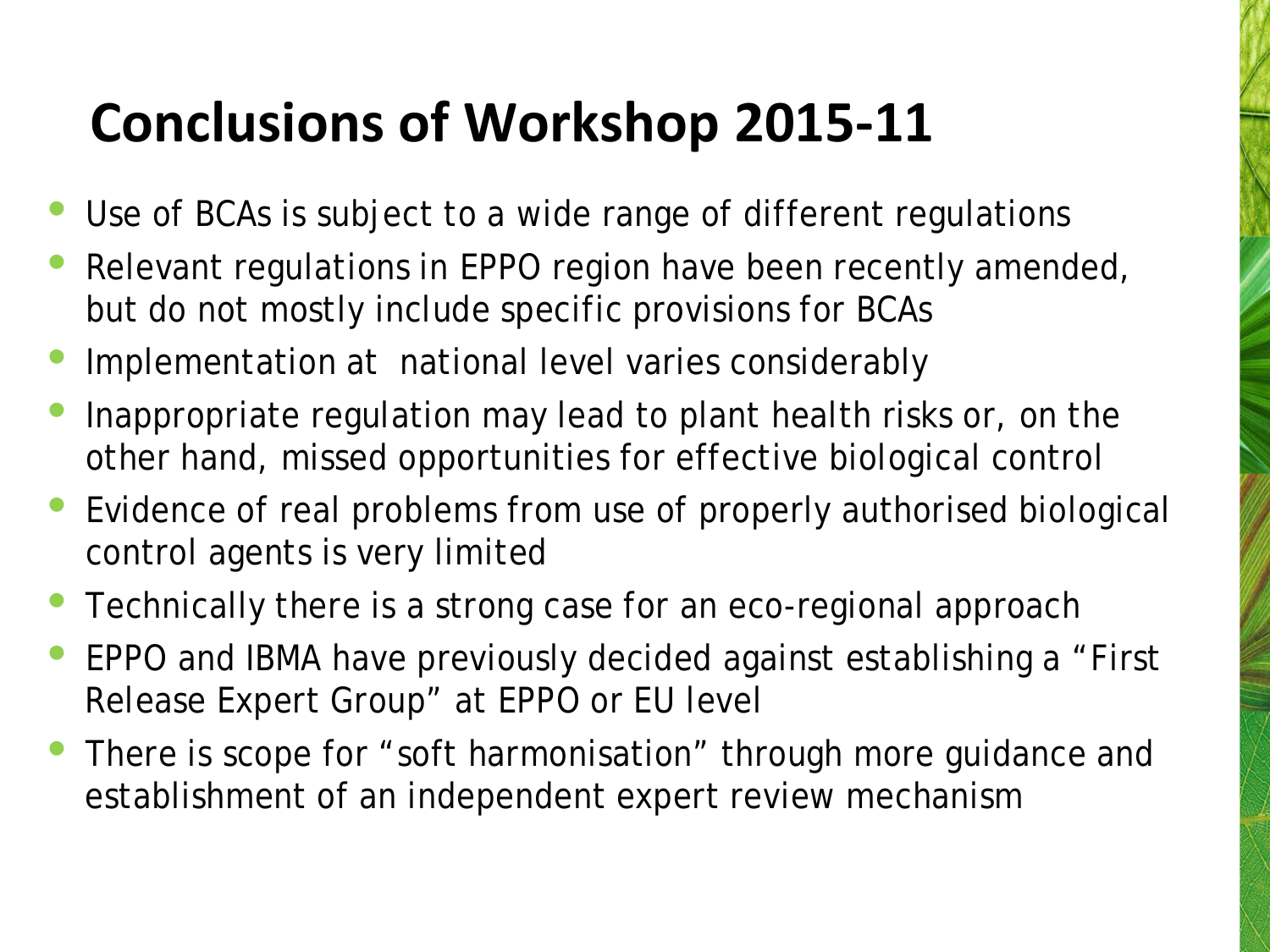#### **Recommendations from Workshop 2015-11**

- Guidance is needed on application of regulations
- Common definitions would be useful (e.g. "indigenous")
- National authorities should establish effective co-ordinating mechanisms to ensure a coherent respond to requests
- Proposed releases of BCAs should be discussed early with regulators
- More harmonisation could be achieved by applying EPPO Standards
- Assessment and decision at European/EPPO level needed? Who could take this?
- Possible use of BCAs should be considered in contingency plans
- Euphresco has a role in collaborative research
- Regulation should take account of benefits as well as risks (needs evidence of efficacy)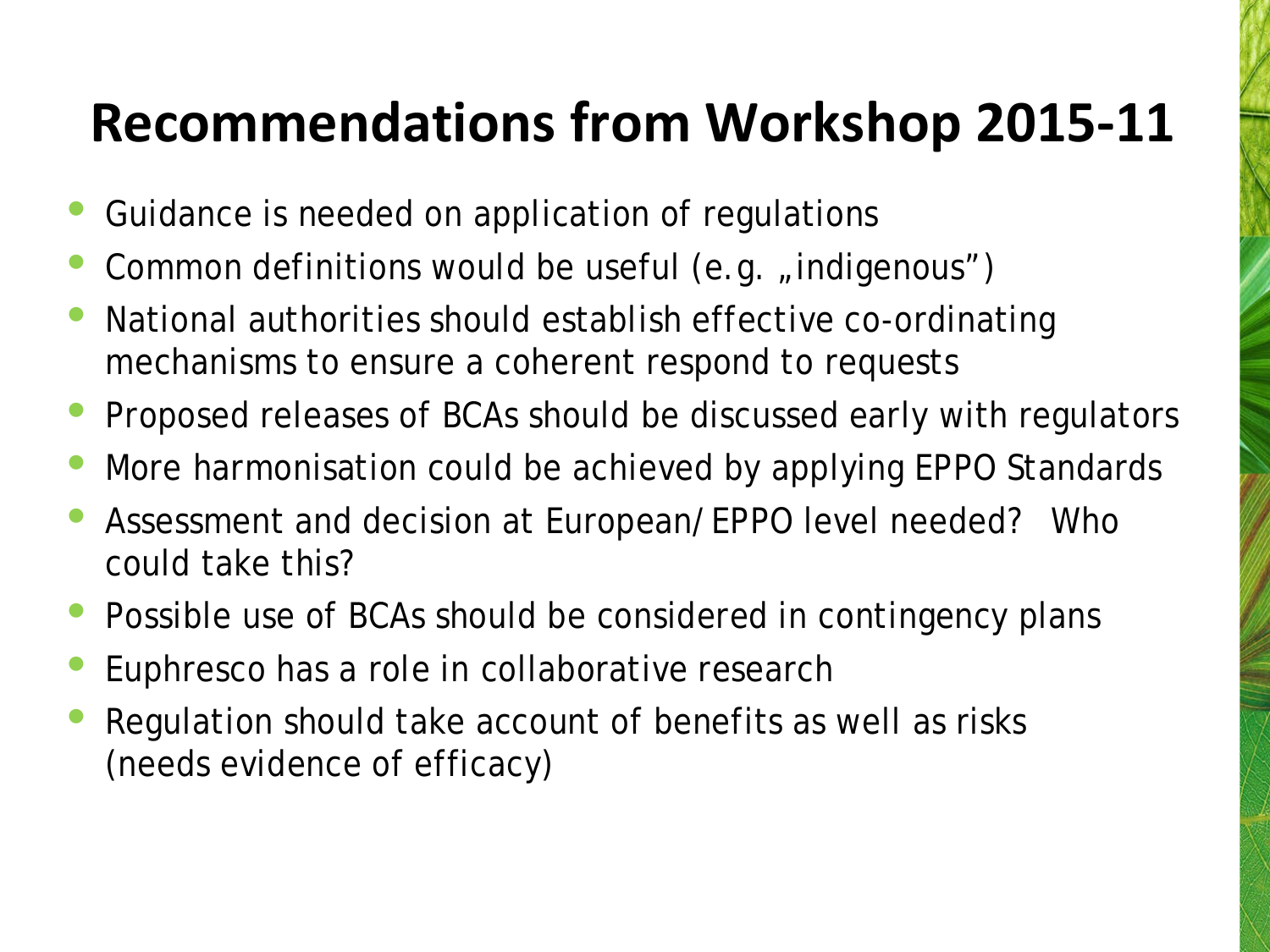## **Next steps?**

- i) gather information on national contact points for regulation of BCAs
- ii) facilitate exchange of information between these regulators on applications to release BCAs